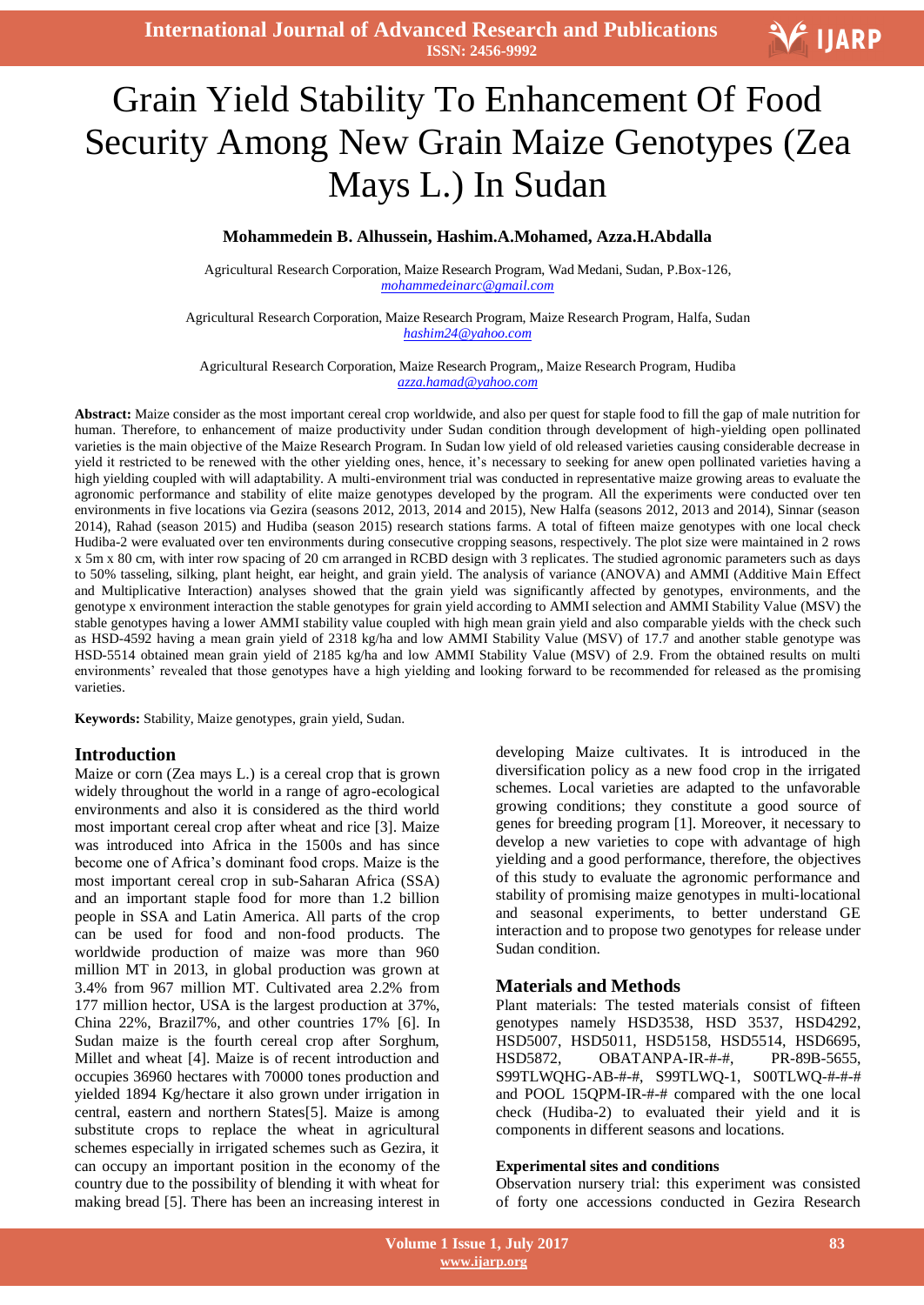

Farm in seasons 2010, appendix table-1. Preliminary yield trial: in season 2011were conducted two preliminary yield trials for evaluation a total of twenty six genotypes, sixteen of them there were selected from observation nursery trial and ten introduced genotypes appendix tabls-2 and 3, both of them there were grown in Gezira Research Farm. Multi locations trials: from the preliminary yield trial there were selected the elite fifteen genotypes to evaluated their performance and stability over multilocations, these trials were conducted in five locations via Gezira Research Station Farm in seasons 2012, 2013, 2014 and 2015, New Halfa Research Station Farm in seasons 2012, 2013 and 2014, Sinnar Research Station Farm in season 2014, Rahad Research Station Farm in season 2015 and Hudiba Research Station Farm season, 2015 in a total of ten environments. All the experiments were arranged in randomized complete block design with three replicates. The plot size was 2 rows with 5 m long with the inter and intra row spacing of 80 x 20 cm, the seeds were sown in rate of three seeds per hill then thinned to one plant per hill. Fertilization was done using urea in split-applied dose by broadcasting after two weeks from sowing and before flowering stage at a rate of 86 kg ha-1 of N. Irrigation was carried out at 10-14 days intervals to avoid any water stress. Weeding was done manually at least twice to keep the crop free from weeds. Overall, the trials were conducted under standard cultural practices recommended by ARC for maize production.

#### **Data collection**

The agronomic parameters were recorded such as days to 50% tasseling, days to 50% silking, plant height, ear height, and grain yield.

#### **Statistical analysis**

The statistical analysis was conducted for each location in each year and then combined to test significant differences among the genotypes. The analysis of variance was done according to statistical methods computer package SAS program for each season separately and then combined. Each season-location combination was considered as an environment. Genotypes, environments and their interaction were considered as fixed effects whereas environments and replications nested within environment were considered as random effects. The genotype x environment (GE) interaction was partitioned according to the additive main effect and multiplicative interaction (AMMI) model [2]. The AMMI analysis is an efficient mean to determine stable and high yielding genotypes. Genotypes with a first principal component (PC) axis value near zero represent stable genotypes and their mean performance can be predicted from the main effects model [2] . The number of bilinear terms retained in the analysis was determined according to the proportion of the sum of squares (SS) of the GE interaction explained by each IPCA. To further ascertain grain yield stability according to AMMI Stability Value (MSV) and identify superior genotypes (which won where), genotype and genotype x environment (GGE) were conducted, the lower value AMMI Stability Value (MSV) coupled with higher grain yield consider as stable genotype.

 The studied genotypes evaluated in may step for selections to verification their yield stability, firstly they were subjected to selection in observation nursery trial and preliminary yield trail.

#### **Observations nursery trial season 2010:**

A total of forty one genotypes, twenty nine as accessions introduced from (Gene bank unit of Agricultural Research Corporation) and the twelve genotypes developed locally in maize program presented in table 1 appendix .The experiment was grown in Gezira Research Station Farm, season ,2010 , the plot size was maintained in two rows (5m x 80 cm) for each genotype in non replicated trial, the selection criteria depend on their good performance in grain yield, shortness, earliness and morphological plant aspect during grown season in the field. The grain yield is important trait consider as the best criteria for selection for high yielding genotypes, therefore, from the obtained results the best genotypes selected for grain yield were HSD3537 , HSD 3542 and HSD 4307 . Also the best genotypes for earliness for pollen shedding were given by HSD 5008 and HSD 5158 (44 days),HSD 5009 and HSD 5007 (46 days), HSD 3543 and HSD 3536 (48 days),therefore, the earliest plant for the silk emergence and also have a best anthiess intervals (ASI) genotypes were obtained by HSD 3536, HSD 3543and HSD 5518. The shortness was a desirable trait in windy seasons so the tall plant was subjected to stem and root lodging, therefore, the shortest genotypes were HSD 4308 (108 cm), HSD 3543(109) also there were shown the earliest for time to flowering. The lower ear placement was obtained by HSD 3543 (39 cm) followed by HSD 5510 (47 cm) and HSD 5008 (54 cm). generally, from these results concluded that the selection criteria was build up on the best plant morphological aspect and shortness, earliness and higher grain yield, therefore, a fifteen maize genotypes were selected for further investigation in preliminary yield trial.

#### **Preliminary yield trial:**

There were two trials for evaluation, the first was presented in appendix table-2, included a number of fifteen local genotypes such as HSD3540, HSD3538, HSD 3542, HSD3537, HSD3543, HSD4592, HSD5007, HSD5011, HSD5158, HSD5514, HSD5518, HSD6695, HSD5872, HSD5876 compared with the one local check (Hudiba-2) was presented in table -3, the obtained results reveled that most of the genotypes pollen shed in a range of 42-59 days and from 44 -62 days for silk emergence, therefore, the earliest genotypes were HSD-5876,PR89B-5655 and HSD-3543, the short plant type and ear placement was ranged between122 cm for genotype HSD-4592 to 94 cm for HSD-5518, so the ear placement ranged from 37 cm for genotype HSD-5518 to 59cm for HSD-6695, the best genotypes having a high grain yield comparable with the local check and also selected for multi locations trial were HSD3538, HSD 3537, HSD4292, HSD5007, HSD5011, HSD5158, HSD5514, HSD6695 and HSD5872 The another trial included a ten genotypes presented in appendix table-3, namely; S99TLWQHG"AB"-#-#, S99TLWQ-1, S00TLWQ-#-#-#, ACROSS763-#-#, POOL 15QPM-IR-#-#, ACROSS8762- IR-#-#, OBATANPA-IR-#-#, PR-89B-5655, S99TLWQHG-AB-#-# and Hudiba-2 as the local check also was evaluated in Gezira research station farm season

### **Results and Discussion**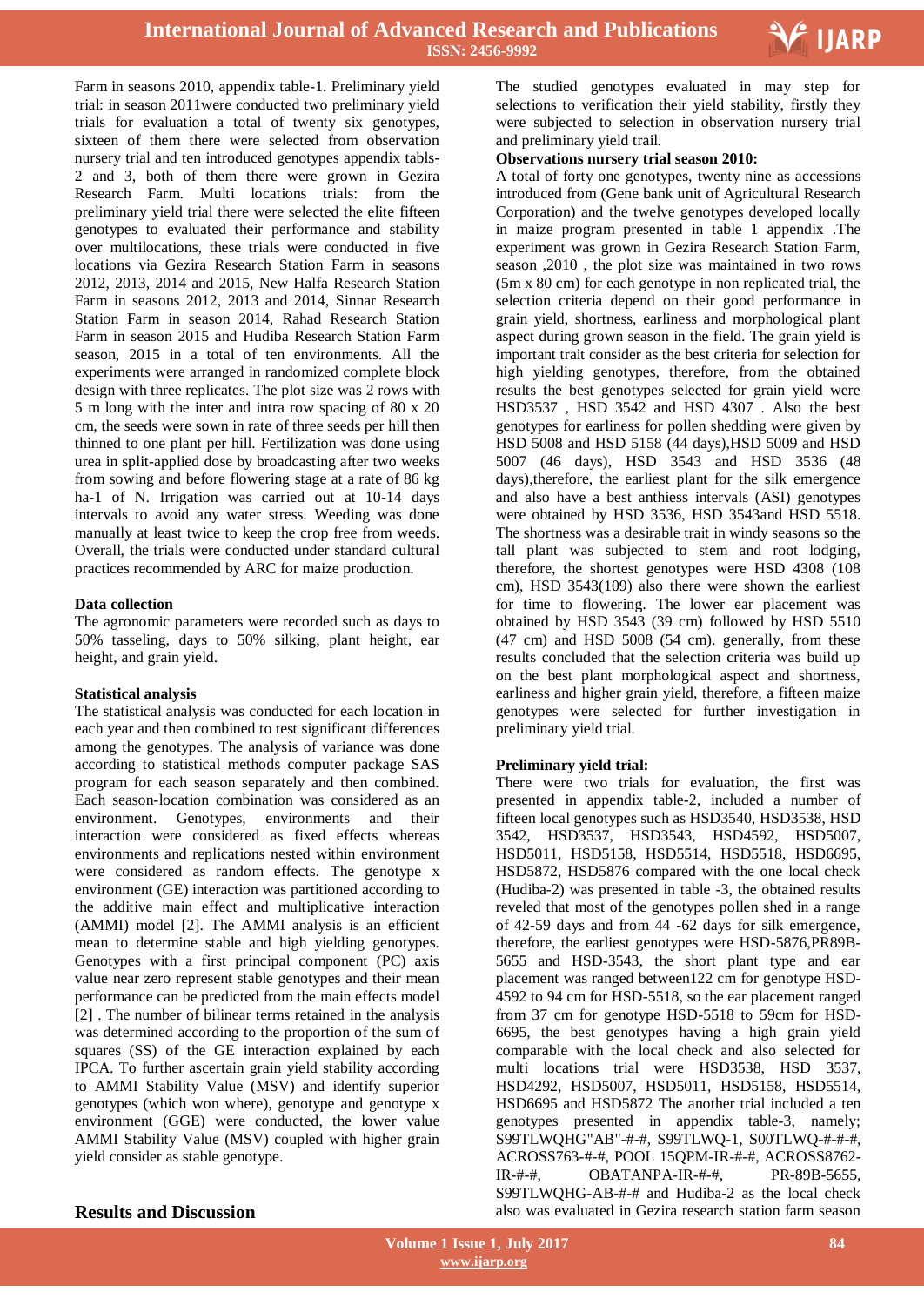

2011for their yield and important yield components. The obtained results were presented in table 4 respectively, the time for flowering have average ranged between 44 days to 51days for pollen shed and from 47 to 54 days for silk emerge, so the earliest genotypes were PR89B-5655, ACROSS763-## and S99TLWQ-# # #, the short plant and lower ear placement were given by genotypes ACROSS8762-IR # #, POOL 15QPM-IR # #and S99TLWQ-1, grain yield was ultimate objective for evaluated these genotypes therefore, the high grain yielding genotypes were OBATANPA-IR-#-#, PR-89B-5655, S99TLWQHG-AB-#-#, S99TLWQ-1, S00TLWQ- #-#-# and POOL 15QPM-IR-#-# . From the two preliminary yield trials and from the rest of twenty six tested genotypes despite of most of them obtained higher grain yield and comparable with local check but only sixteen genotypes having a best agronomic performance coupled with higher grain yield there were selected to evaluated in multi locations trials to verification their grain yield stability.

#### **Multi locations yield trials:**

These trials were conducted for verification for yield stability in multi locations for elite sixteen maize genotypes selected from preliminary yield trials, such as HSD3538, HSD 3537, HSD4292, HSD5007, HSD5011, HSD5158, HSD5514, HSD6695, HSD5872, OBATANPA-IR-#-#, PR-89B-5655, S99TLWQHG-AB- #-#, S99TLWQ-1, S00TLWQ-#-#-# and POOL 15QPM-IR-#-# compared with the one local check (Hudiba-2). Grain yield is a complex trait conditioned by the interaction of various growth and physiological processes throughout the life cycle, and it consider as the a polygenic factor affected by other component, and it was ultimate objective of this study coupled with the stability in performance over a wide range of ten environmental condition, therefore, a significant differences in mean grain yield among the tested genotypes were found in all locations, and also most of them obtained higher average mean grain yield and comparable with local check being of 2058.8 kg/ha, therefore, the best three genotypes having higher potential of grain yield were SOOTLWQ-#-#-# obtained (2350.8 kg/ha) followed by HSD-4592 (2275.5 kg/ha) and HSD-5514 (2185 kg/ha) respectively table 4.

#### **Stability analysis:**

The ANOVA of AMMI analysis showed that the maize grain yield was significantly ( $p < 0.01$ ) affected by environment (E), genotype (G) and their interaction (GEI). From the total sum of squares due to treatments  $(G + E +$ GEI), 92.6 % of the variance was due to E. The GEI accounted for 6.14% while the genotypes explained only 1.23 % of the variance. The total variance due to GE interactions was further partitioned by the first two terms which were shown in Table 6. The first and second principal component analysis (IPCA1 and IPCA2) accounted for 40.2 and 24.4%, respectively. In each environment, the best four genotypes were selected according to AMMI estimate. Among the all environments, Therefore, in all environments, genotype HSD-4592 has been selected 5 times in six environments as one of the best four genotypes and also having a low AMMI Stability Value (ASV) of (2.9) followed by genotypes HSD-5514 selected four times and have low

 (ASV) of (16.7), while the checks Hudiba-2 was selected one time in one environment (Table 6 and 7 and Fig-1-4). From above results the stable genotypes for grain yield and all so have a comparable yields with the checks were HSD-4592 (2318 kg/ha) and HSD-5514 (2185 kg/ha).

#### **The mean performance of agronomic traits**

The tested genotypes were shown a significant differences among the studied traits such as days to 50% flowering , plant height, ear height and grain yield, this was indicates the genetic variability observed among the tested genotypes in different environments.

#### **Days to 50% flowering (tasseling):**

The mean days to 50% tasseling indicates the ability of pollen shedding for evaluated maize genotypes and also sign of earliness. The mean days to tasseling across all environments scored 52 days as the general mean, the earliest genotypes over all environments were HSD-5011 tasseled in 50 days followed by HSD-3537 (51 days) and local check Hudida-2 was tasseled in 51days, the latest genotypes were HSD-5876 (56 days), HSD-5872 (55 days) and HSD-5514 (54 days) respectively, table respectively.

#### **Days to 50% flowering (silking):**

A significant difference were observed among evaluated genotypes with the general mean being of 54 days, the earliest silk emergence were HSD-5011 (53 days) this was earliest in both flowering time tasseling and silking having anthiess interval of three days, followed by Hudiba-2 (54 days) and HSD-3443 (54 days), on the other hand the late genotypes were shown by HSD-5876 and HSD-5872 both there were late in flowering time tasseling and silking emerged silk in 56 days and having anthiess intervals of one day, followed by HSD-5514 also late in tasseling and silking 56 days and also HSD-3542 (55 days) table 4.

#### **Plant and ear height:**

A significant different were detected with the general means of 132.3 cm and 60.1 cm for both plant and ear height. Shortest genotypes were HSD-3540 having 126.4 cm plant height and 55 cm ear placement followed by HSD-5007 obtained 131.5 cm and 57.5 cm also this genotype was earliest in both flowering time tassel and silking and also the local check Hudiba-2 obtained the same results 129.4 cm and 58.1cm respectively. The tallest genotypes and also late were HSD-5518 (137cm and 63.2 cm) followed by HSD-4592 (134.9cm and 62.8 cm) table-4, generally the tallness positively correlated with the lateness in flowering time.

# **Conclusion**

Most of the studied genotypes having a good agronomic performance coupled with higher grain yield and comparable with the check. Therefore, in all environments, genotype HSD-4592 has been selected 5 times in six environments as one of the best four genotypes and also having a low (ASV) of (2.9) followed by genotypes HSD-5514 selected four times and have low (ASV) of (16.7), while the checks Hudiba-2 was selected one time in one environment. From above results the stable genotypes for grain yield and all so have a comparable yields with the checks were HSD-4592 (2318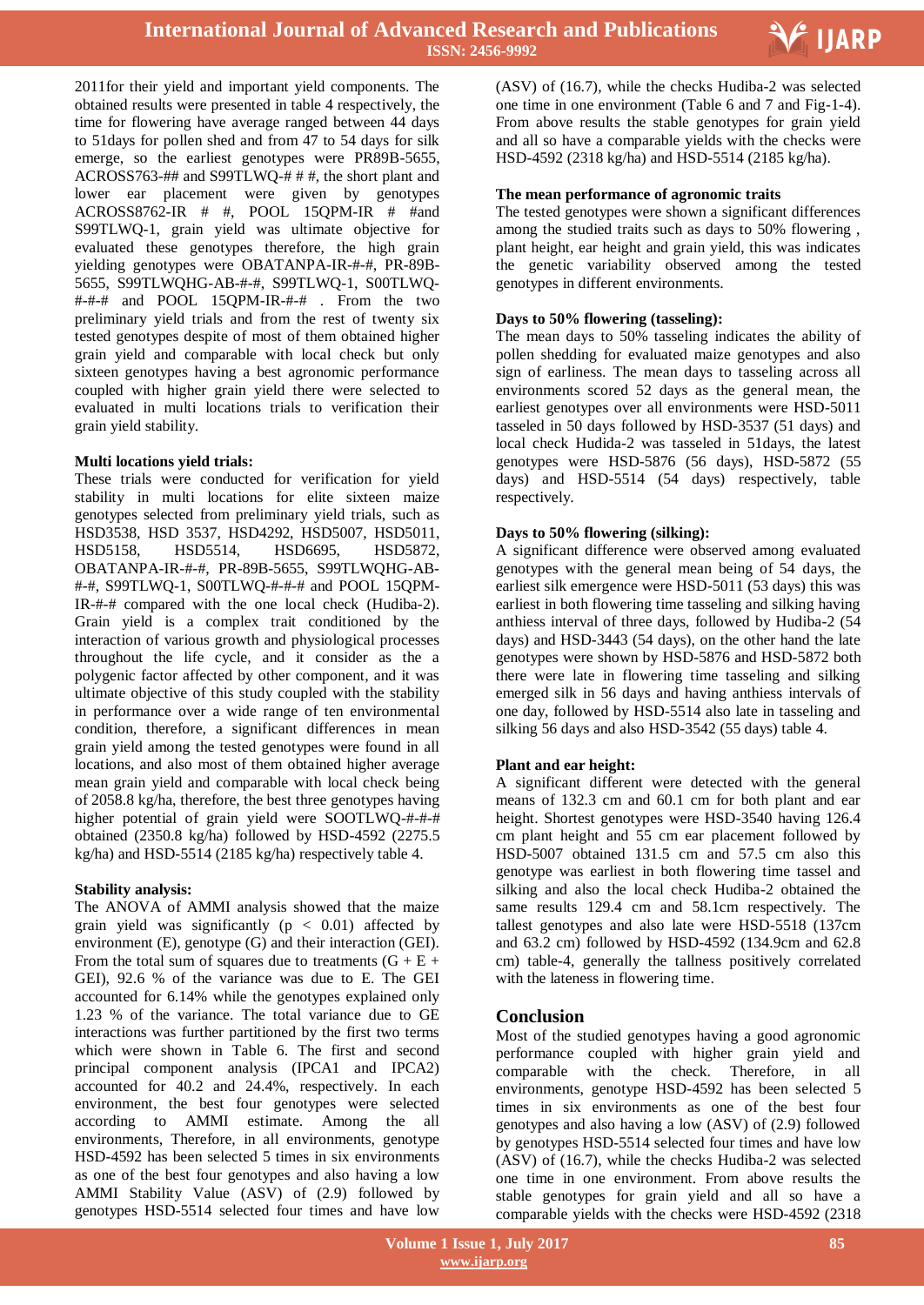**International Journal of Advanced Research and Publications ISSN: 2456-9992**

kg/ha) and HSD-5514 (2185 kg/ha).

#### **References**

- [1]. Ali, O. A.; Yousif. M. T. and Bakheet. G. A. (2010). A note on chemical constituents of some local maize (Zea mays L.). published by Sudan Journal of agricultural Research. ISSN:1561-770X.Wad Medani, Sudan.
- [2]. Gauch, H.G. 1992. Statistical Analysis of Regional Trials: AMMI Analysis of Factorial Designs. Elsevier, Amsterdam, The Netherlands. 278 PP.
- [3]. FAO, (2006). FAOSTAT data. (www.File FAOSTAT.htm).Institute for Agriculture and Biology (NIAB), P.O. Box. 28, Faisalabad, Pakistan. Pak. J. Bot., 40(3): 1033- 1041, 2008.
- [4]. Mohammed, A. A.; Ali. E. S.; Hamada, A. A.; and Siraj, O. M. (2008). Optimum sowingtime for maize

 (Zea Mays) in northern Sudan –Published by Sudan. J. Agric. Res: (2008),12,1-10.

- [5]. Mohammed, A. A.; and Ali. E. S.; (2006). Response of maize to different Nitrogen fertilizer under under different moisture regimes. Annual Report, Maize Program Breeding. Ministry of science and technology, Sudan,
- [6]. Singh, A. D (2014). India Maize (SUMMIT), © 2014 KPMG India .Pvt National Commodity Derivatives Limited, Ackruti Corporate Park 1st floor, Near G.E. Garden, Kanjurmarg, Mumbai-78. Website: www.ncdex. Com.
- [7]. Yan, W. Hunt, L. A. Sheng, Q. and Szlavnics, Z. 2000. Cultivar evaluation and mega- environment investigation based on the GGE biplot. Crop Science. 40:597-605.

*Table-1 Performance of local accessions genotypes evaluated for yield and important agronomic traits at Gezira Research Station Farm season, 2010.*

| ENT.           | Pedigree         | Days to 50% | Days 50% | Plant height | Ear height | Grain            |
|----------------|------------------|-------------|----------|--------------|------------|------------------|
| No             |                  | tasseling   | silking  |              |            | yield            |
| 1              | <b>HSD 3540</b>  | 50          | 53       | 144          | $72\,$     | 840              |
| $\sqrt{2}$     | <b>HSD 3538</b>  | 49          | 53       | 155          | 75         | 920              |
| $\mathfrak{Z}$ | <b>HSD 3542</b>  | 52          | 55       | 177          | 96         | 1500             |
| 4              | HSD 3537         | 52          | 56       | 148          | 80         | 1600             |
| 5              | HSD 3536         | 48          | 50       | 153          | 74         | 660              |
| 6              | <b>HSD 3543</b>  | 48          | 50       | 109          | 39         | 240              |
| 7              | <b>HSD 4307</b>  | 51          | 53       | 168          | 70         | 1370             |
| 8              | <b>HSD 4308</b>  | 47          | 50       | 108          | 49         | 400              |
| 9              | <b>HSD 4292</b>  | 52          | 54       | 163          | 82         | 760              |
| 10             | <b>HSD 5007</b>  | 46          | 47       | 134          | 65         | 650              |
| 11             | <b>HSD 5008</b>  | 44          | 47       | 129          | 54         | 840              |
| 12             | <b>HSD 5009</b>  | 46          | 49       | 123          | 56         | 600              |
| 13             | <b>HSD 5010</b>  | 48          | 50       | 135          | 72         | 640              |
| 14             | HSD 5011         | 48          | 51       | 122          | 57         | 1200             |
| 15             | <b>HSD 5158</b>  | 44          | 47       | 139          | 63         | 150              |
| 16             | <b>HSD 5510</b>  | 52          | 55       | 102          | 47         | 270              |
| 17             | HSD 5514         | 53          | 54       | 149          | 66         | 420              |
| 18             | <b>HSD 5518</b>  | 48          | 50       | 146          | 73         | 660              |
| 19             | <b>HSD 6695</b>  | 50          | 52       | 145          | 69         | 1100             |
| $20\,$         | HSD 5872         | 52          | 54       | 164          | 80         | 990              |
| $21\,$         | <b>HSD 5876</b>  | 51          | 56       | 163          | 84         | 640              |
| 22             | <b>HSD 5877</b>  | 50          | 52       | 153          | 79         | 1120             |
| 23             | <b>HSD 10484</b> | 49          | 62       | 90           | 43         | 350              |
| 24             | <b>HSD 10467</b> | 48          | 61       | 85           | 35         | 430              |
| 25             | <b>HSD 1042</b>  | 55          | 60       | 103          | 35         | 250              |
| 26             | <b>MUT-101</b>   | 57          | 60       | 164          | 77         | 1120             |
| 27             | <b>MUT-113</b>   | 48          | 56       | 174          | 85         | 820              |
| 28             | <b>MUT-114</b>   | 56          | 60       | 163          | 82         | 980              |
| 29             | <b>MUT-115</b>   | 52          | 54       | 170          | 90         | 1530             |
| 30             | P1(32)           | 52          | 54       | 160          | 81         | 1120             |
| 31             | P2(33)           | 51          | 53       | 145          | 65         | 1300             |
| 32             | P3(35)           | 49          | 54       | 150          | 65         | 1000             |
| 33             | P4(46)           | 50          | 52       | 159          | 79         | 950              |
| 34             | C1(19)           | 48          | 50       | 154          | 72         | 1300             |
| 35             | C2(5)            | 49          | 52       | 145          | 69         | 1460             |
| 36             | C3(26)           | 49          | 52       | 139          | 77         | 650              |
| 37             | C4(2)            | 51          | 53       | 158          | 76         | 1370             |
| 38             | C5(1)            | 51          | 54       | 157          | 84         | 1100             |
| 39             | C6(20)           | 48          | 51       | 142          | 67         | 820              |
| 40             | C7(24)           | 52          | 53       | 151          | 74         | $\boldsymbol{0}$ |
| 41             | C8(22)           | 50          | 53       | 142          | 74         | 800              |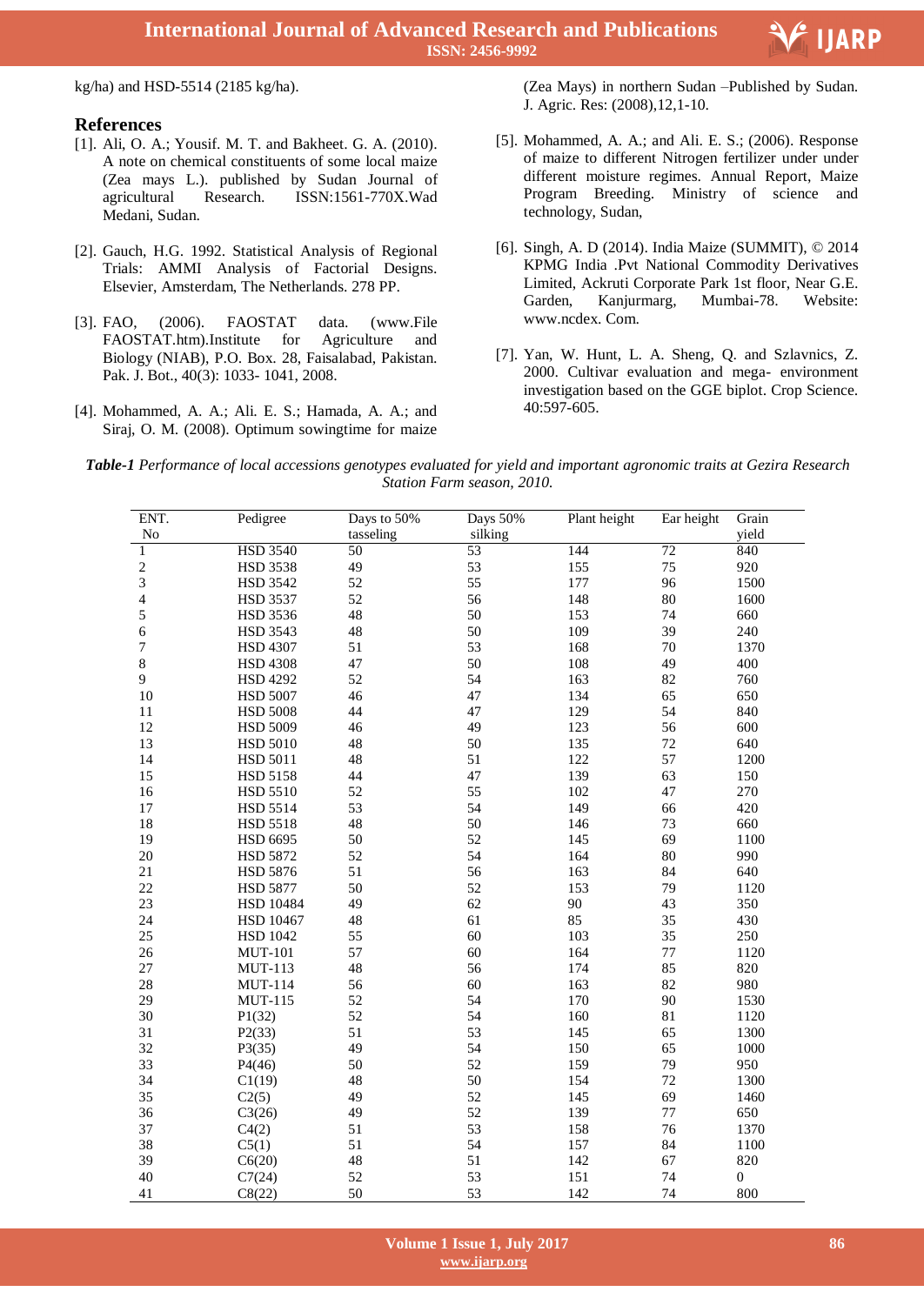

*Table 2- The mean performance of sixteen local maize genotypes evaluated at Gezira Research Station Farm season, 2011.*

| <b>Genotypes</b> |                 | <b>DT</b>   |      |                    | <b>DS</b>      |                    | <b>PH</b> |             | <b>EH</b> | GY          |      |
|------------------|-----------------|-------------|------|--------------------|----------------|--------------------|-----------|-------------|-----------|-------------|------|
|                  |                 | <b>Mean</b> | Rank | <b>Mean</b>        | Rank           | <b>Mean</b>        | Rank      | <b>Mean</b> | Rank      | <b>Mean</b> | Rank |
| 1                | <b>HSD-3540</b> | 49          | 7    | 53                 | 7              | 120                | 2         | 57          | 2         | 787.5       | 13   |
| 2                | <b>HSD-3538</b> | 52          | 4    | 55                 | $\overline{4}$ | 108                | 8         | 55          | 6         | 1020.8      | 9    |
| 3                | <b>HSD-3542</b> | 48          | 11   | 51                 | 12             | 108.3              | 7         | 49.3        | 12        | 870.8       | 12   |
| 4                | <b>HSD-3537</b> | 52          | 5    | 54                 | 5              | 100                | 15        | 46          | 14        | 1008        | 10   |
| 5                | <b>HSD-3543</b> | 47          | 13   | 50                 | 14             | 111                | 4         | 53.7        | 8         | 658.3       | 14   |
| 6                | <b>HSD-4592</b> | 50          | 6    | 53                 | 6              | 122                |           | 56          | 3         | 1029.2      | 8    |
|                  | <b>HSD-5007</b> | 48          | 9    | 52                 | 9              | 107                | 10        | 55          | 5         | 1570.8      | 1    |
| 8                | <b>HSD-5011</b> | 49          | 8    | 53                 | 8              | 104.3              | 13        | 51.7        | 10        | 1037.5      | 7    |
| 9                | <b>HSD-5158</b> | 48          | 10   | 51                 | 10             | 107                | 11        | 55.3        | 4         | 1100        | 6    |
| 10               | <b>HSD-5514</b> | 47          | 12   | 51                 | 11             | 113.1              | 3         | 53.7        |           | 1420.8      | 2    |
| 11               | <b>HSD-5518</b> | 56          | 2    | 59                 | 2              | 94                 | 16        | 37          | 16        | 645.8       | 15   |
| 12               | <b>HSD-6695</b> | 55          | 3    | 58                 | 3              | 108.6              | 6         | 50.3        | 11        | 1220.8      | 4    |
| 13               | <b>HSD-5872</b> | 44          | 14   | 51                 | 13             | 108.7              | 5         | 58.7        |           | 1254.2      | 3    |
| 14               | <b>HSD-5876</b> | 44          | 15   | 47                 | 15             | 105.3              | 12        | 44          | 15        | 975         | 14   |
| 15               | PR-89B-5655     | 42          | 16   | 44                 | 16             | 107                | 9         | 53          | 9         | 1145.8      | 5    |
| 16               | Hudiba-2        | 59          |      | 62                 | 1              | 103.3              | 14        | 49.3        | 13        | 637.5       | 16   |
|                  | <b>Mean</b>     | 49          |      | 52                 |                | 108.1              |           | 51.6        |           | 1024.1      |      |
|                  | $\rm{CV\%}$     | 16.52       |      | 16.47              |                | 8.92               |           | 13.4        |           | 30.5        |      |
|                  | F value         | $1.63^{NS}$ |      | 1.50 <sup>NS</sup> |                | $1.47$ $^{\rm NS}$ |           | 1.94*       |           | $2.21*$     |      |

*DT= days to 50% tasseling, DS= days to 50% silking, PH= plant height (cm), EH= ear height and GY= grain yield (t/ha). \*,\*\*, Significant at 0.05 and 0.01 levels of probability, respectively.*

*Note: - those promising advance genotypes were selected from forty one local accessions (table -1)* 

*Table 3- The mean performance of ten introduced maize genotypes evaluated at Gezira Research Station Farm season, 2011.*

|    | <b>Entries</b>           | DT       | <b>DS</b> | PH         | EH     | GY      |
|----|--------------------------|----------|-----------|------------|--------|---------|
|    | S99TLWQHG"AB"-#-#        | 49ab     | 52abc     | 138 a      | 65.7 a | 1083.3a |
| 2  | S99TLWQHG-AB-#-#         | 51a      | 54 a      | $122.3$ ab | 60.3a  | 500.0a  |
| 3  | <b>S99TLWO-1</b>         | 46 c     | 49cd      | $120$ ab   | 52.7 a | 675.0a  |
| 4  | S00TLWQ-#-#-#            | 47 a     | 52 abc    | $130$ ab   | 56 a   | 900.0a  |
| 5  | $ACROSS763-##$           | 45 c     | 47d       | 131.7 ab   | 60 a   | 700.0 a |
| 6  | POOL 15QPM-IR-#-#        | 49 a     | 53 ab     | $128.3$ ab | 59.7a  | 854.2a  |
| 7  | <b>ACROSS8762-IR-#-#</b> | 49ab     | 52abc     | $129.3$ ab | 54.3 a | 708.3 a |
| 8  | <b>OBATANPA-IR-#-#</b>   | 46 ac    | 49 bcd    | $129.3$ ab | 59a    | 733.3 a |
| 9  | HUDIBA-2                 | 45c      | 48 d      | 118.3b     | 59.7 a | 604.2a  |
| 10 | PR-89B-5655              | 44 c     | 47 d      | 135.7 ab   | 63a    | 1045.8a |
|    | Mean                     | 47       | 50        | 128.4      | 59.1   | 780.4   |
|    | $CV\%$                   | 3.57     | 3.58      | 7.53       | 16.8   | 41      |
|    | <b>F</b> value           | $6.79**$ | $5.45**$  | 1.34       | 0.46   | 0.99    |

*DT= days to 50% tasseling, DS= days to 50% silking, PH= plant height, EH= ear height and GY= grain yield. \*,\*\*, Significant at 0.05 and 0.01 levels of probability, respectively.*

*Table 4 The mean performance of sixteen maize genotypes evaluated I multilocational trails in ten irrigated environments from seasons , 2012, 2013,2014 and 2015.*

|    | <b>Genotypes</b>       | DT        | <b>DS</b> | <b>PH</b>          | <b>EH</b> | GY         |
|----|------------------------|-----------|-----------|--------------------|-----------|------------|
|    | <b>HSD-3540</b>        | 53.9bcdef | 55bcd     | 125.9 <sub>b</sub> | 51.3d     | 2000b      |
| 2  | <b>HSD-3538</b>        | 53.5efg   | 54cde     | 128.6 ab           | 56.0abcd  | 1780.9d    |
| 3  | <b>HSD-3542</b>        | 54.3abcd  | 55abc     | 132.5ab            | 56.9abc   | 1920.1cd   |
| 4  | <b>HSD-3537</b>        | 54bcde    | 55abcd    | 131.1ab            | 56.9abc   | 2010.8bcd  |
| 5  | <b>HSD-3543</b>        | 53.2fg    | 54cde     | 131.3ab            | 55.5abcd  | 2143.4abc  |
| 6  | <b>HSD-4592</b>        | 53.4efg   | 54cde     | 133.9a             | 52.1bcd   | 2318 a     |
| 7  | <b>HSD-5007</b>        | 54abcde   | 55abcd    | 129.9ab            | 53.7abcd  | 2036.7abcd |
| 8  | <b>HSD-5011</b>        | 53g       | 53e       | 126.3 b            | 55.6bc    | 1960.2bcd  |
| 9  | <b>HSD-5158</b>        | 53.7 defg | 55bcd     | 134.1a             | 55.5abcd  | 2015.2bcd  |
| 10 | <b>HSD-5514</b>        | 54.5abc   | 56ab      | 131.6ab            | 55.9abcd  | 21185.6ab  |
| 11 | <b>OBATANPA-IR-#-#</b> | 54bcde    | 54bcde    | 134.7a             | 57.1ab    | 2163abc    |
| 12 | PR-89B-5655            | 53.8cdfe  | 55abcd    | 129.1ab            | 54.6abcd  | 2077.4abcd |
| 13 | S99TLWQHG"AB"-#-#      | 54.8a     | 56ab      | 131.6ab            | 55abcd    | 2011.6bcd  |
| 14 | S99TLWO-1              | 54.6ab    | 56a       | 130.7abc           | 55.5abcd  | 2153.6abc  |
| 15 | $SOOTLWO-####$         | 54abcde   | 55abcd    | $130$ ab           | 55.0abcd  | 2350.8a    |
| 16 | Hudiba-2               | 53.4efg   | 54de      | 126.6 <sub>b</sub> | 52.0cd    | 2075.3abcd |
|    | <b>Mean</b>            | 53.9      | 55        | 130.5              | 55        | 2058.8     |
|    | $CV\%$                 | 2.5       | 2.7       | 9.5                | 15.5      | 28.6       |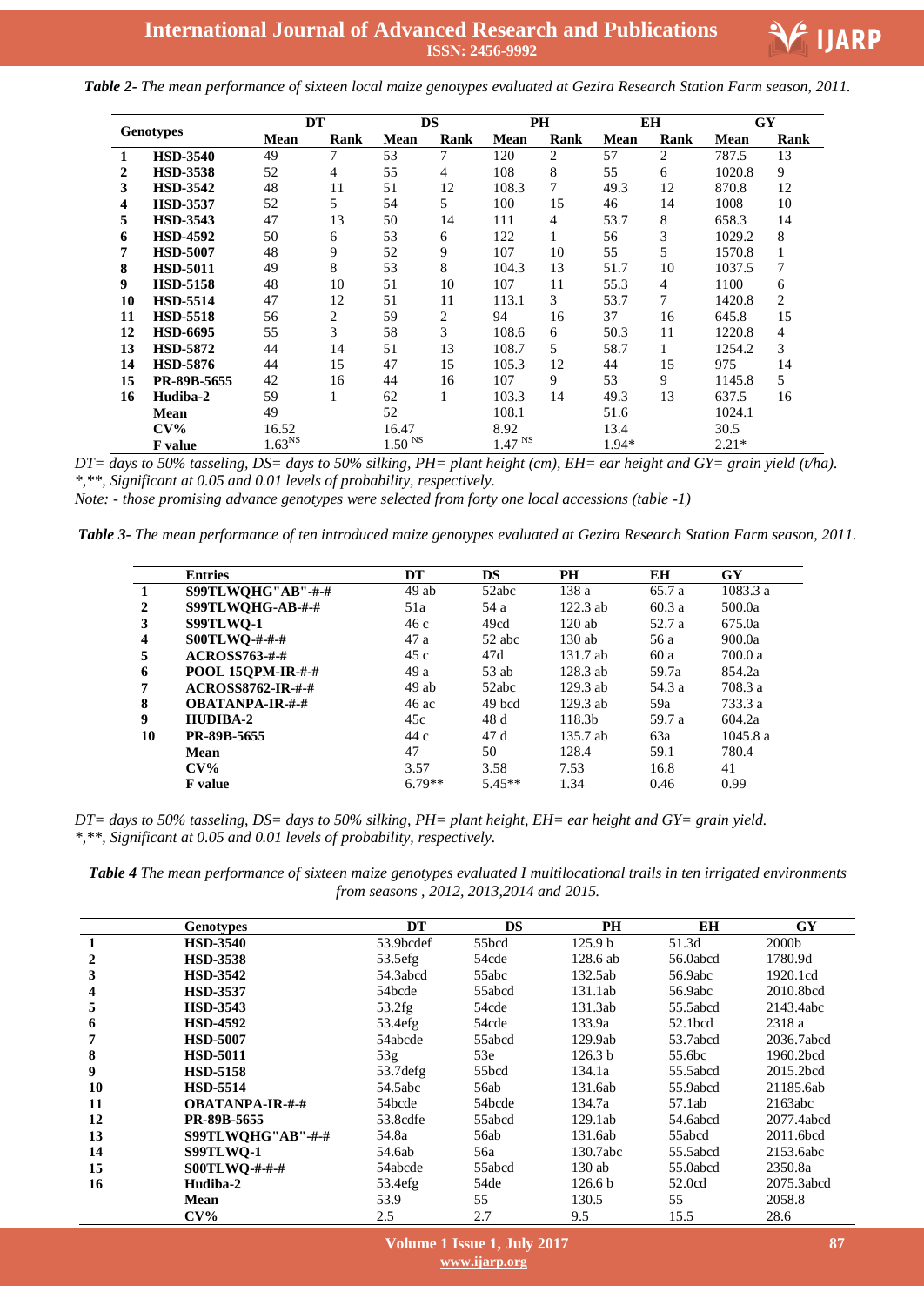

 $2.11***$ **F value**  $3.79***$   $3.3***$   $1.6*$   $1.59*$   $2.11***$ *DT= days to 50% tasseling, DS= days to 50% silking, PH= plant height (cm), EH= ear height and GY= grain yield (t/ha). \*,\*\*, Significant at 0.05 and 0.01 levels of probability, respectively.*

*Table 5. Additive main effects and multiplicative interaction ANOVA for grain yield (kg ha-1 ) of 16 maize genotypes in 10 environments in seasons 2012,2013 ,2014 and 2015.*

| <b>Source of variation</b> | DF                      | <b>SS</b>                                                                                                                                                                                                                                                                                                                                                                | <b>MS</b> | F          | Percent<br>explained |
|----------------------------|-------------------------|--------------------------------------------------------------------------------------------------------------------------------------------------------------------------------------------------------------------------------------------------------------------------------------------------------------------------------------------------------------------------|-----------|------------|----------------------|
| <b>Total</b>               | 479                     | 87352386                                                                                                                                                                                                                                                                                                                                                                 | 873523586 | *          |                      |
| <b>Treatments</b>          | 159                     | 742981104                                                                                                                                                                                                                                                                                                                                                                | 4672837   | $12.55***$ |                      |
| Genotypes (G)              | 15                      | 9168174                                                                                                                                                                                                                                                                                                                                                                  | 611212    | $1.64*$    | 1.23                 |
| <b>Environments</b> (E)    | 9                       | 688180914                                                                                                                                                                                                                                                                                                                                                                | 76464546  | $81.02***$ | 92.6                 |
| <b>Block</b>               | 20                      | 18875839                                                                                                                                                                                                                                                                                                                                                                 | 943792    | $2.54***$  |                      |
| <b>GE</b> Interactions     | 135                     | 45632015                                                                                                                                                                                                                                                                                                                                                                 | 338015    | $0.91*$    | 6.14                 |
| <b>IPCA1</b>               | 23                      | 18353440                                                                                                                                                                                                                                                                                                                                                                 | 797976    | $2.14**$   | 40.2                 |
| <b>IPCA2</b>               | 21                      | 11152474                                                                                                                                                                                                                                                                                                                                                                 | 531070    | $1.43*$    | 24.4                 |
| <b>Residuals</b>           | 91                      | 16126101                                                                                                                                                                                                                                                                                                                                                                 | 177210    | 0.48       |                      |
| Error                      | 300<br><b>ان بادیان</b> | 111666643<br>$\mathcal{C}$ $\mathcal{D}$ $\mathcal{D}$ $\mathcal{D}$ $\mathcal{D}$ $\mathcal{D}$ $\mathcal{D}$ $\mathcal{D}$ $\mathcal{D}$ $\mathcal{D}$ $\mathcal{D}$ $\mathcal{D}$ $\mathcal{D}$ $\mathcal{D}$ $\mathcal{D}$ $\mathcal{D}$ $\mathcal{D}$ $\mathcal{D}$ $\mathcal{D}$ $\mathcal{D}$ $\mathcal{D}$ $\mathcal{D}$ $\mathcal{D}$ $\mathcal{D}$ $\mathcal{$ | 372222    | *          |                      |

*\*\*\* Significant at P < 0.001.*

*Table 6 The best four genotypes in each environment for grain yield according to AMMI selection*

| <b>Number</b> | <b>Environments Estimated</b> |      | <b>Best four genotypes</b> |     |                 |     |     |  |
|---------------|-------------------------------|------|----------------------------|-----|-----------------|-----|-----|--|
|               | Yield(kg/ha)                  |      | <b>Score</b>               | 1st | 2 <sub>nd</sub> | 3rd | 4th |  |
|               | E <sub>4</sub>                | 2047 | 16.07                      | G5  | G7              | G10 | G16 |  |
|               | E <sub>5</sub>                | 2949 | 9.17                       | G15 | G16             | G11 | G12 |  |
| Q             | E9                            | 445  | 8.76                       | G5  | G4              | G10 | G6  |  |
| 8             | E8                            | 762  | 8.34                       | G15 | G5              | G16 | G11 |  |
| 3             | E3                            | 1126 | 6.72                       | G5  | G6              | G10 | G15 |  |
| 6             | E <sub>6</sub>                | 3270 | 3.77                       | G5  | G <sub>4</sub>  | G6  | G10 |  |
|               | E1                            | 1370 | 3.72                       | G15 | G6              | G16 | G11 |  |
| 10            | E10                           | 4027 | $-6.36$                    | G15 | G14             | G6  | G4  |  |
|               | E7                            | 1505 | $-7.60$                    | G15 | G6              | G14 | G12 |  |
|               | E2                            | 3572 | $-42.58$                   | G14 | G15             | G6  | G12 |  |

*E1= Gezira Research Station Farm, season ,2012.*

*E2= New Halfa Research Station Farm, season ,2012.*

*E3= Gezira Research Station Farm, season ,2013*

*E4= New Halfa Research Station Farm, season ,2013.*

*E5= Gezira Research Station Farm, season ,2014*

*E6= New Halfa Research Station Farm, season ,2014.*

*E7= Gezira Research Station Farm, season ,2015.*

*E8= Sinnar Research Station Farm, season ,2014.*

*E9= Rahad Research Station Farm, season ,2015.*

*E10= Hudiba Research Station Farm, season ,2015.*

*Table7 the mean grain yield and AMMI stability value (ASV) among sixteen maize genotypes evaluated in ten environments*

| <b>Genotypes</b> | Pedigree               | Mean (grain yield) | <b>ASV</b> |
|------------------|------------------------|--------------------|------------|
|                  | <b>HSD-3540</b>        | 1941               | 18.9       |
| 2                | <b>HSD-3538</b>        | 1839               | 16.8       |
| 3                | <b>HSD-3542</b>        | 1984               | 12.1       |
|                  | <b>HSD-3537</b>        | 2067               | 24.9       |
| 5                | <b>HSD-3543</b>        | 2210               | 27.4       |
| 6                | <b>HSD-4592</b>        | 2318               | 16.7       |
| 7                | <b>HSD-5007</b>        | 2057               | 13.4       |
| 8                | <b>HSD-5011</b>        | 1979               | 23.9       |
| 9                | <b>HSD-5158</b>        | 2063               | 15.8       |
| 10               | <b>HSD-5514</b>        | 2158               | 2.9        |
| 11               | <b>OBATANPA-IR-#-#</b> | 2199               | 14.6       |
| 12               | PR-89B-5655            | 2105               | 23.9       |
| 13               | S99TLWOHG"AB"-#-#      | 2056               | 21.5       |
| 14               | S99TLWO-1              | 2187               | 45.5       |
| 15               | S00TLWQ-#-#-#          | 2411               | 33.0       |
| 16               | Hudiba-2               | 2144               | 29.9       |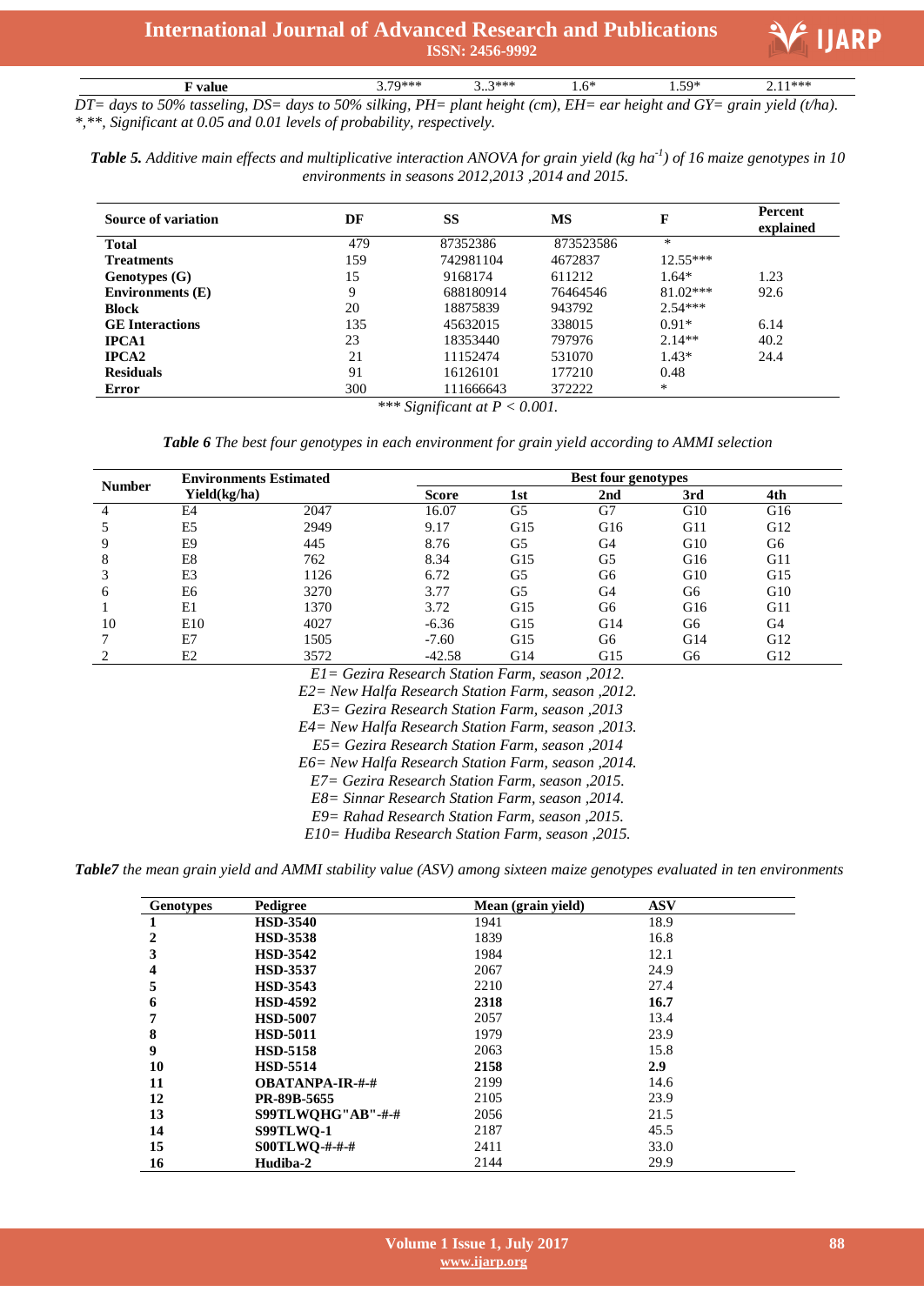**International Journal of Advanced Research and Publications ISSN: 2456-9992**



*Fig 1 The plot of genotypes IPCA1 scores versus means of genotypes grain yield.*

 $\hat{\mathcal{F}}$  ijarp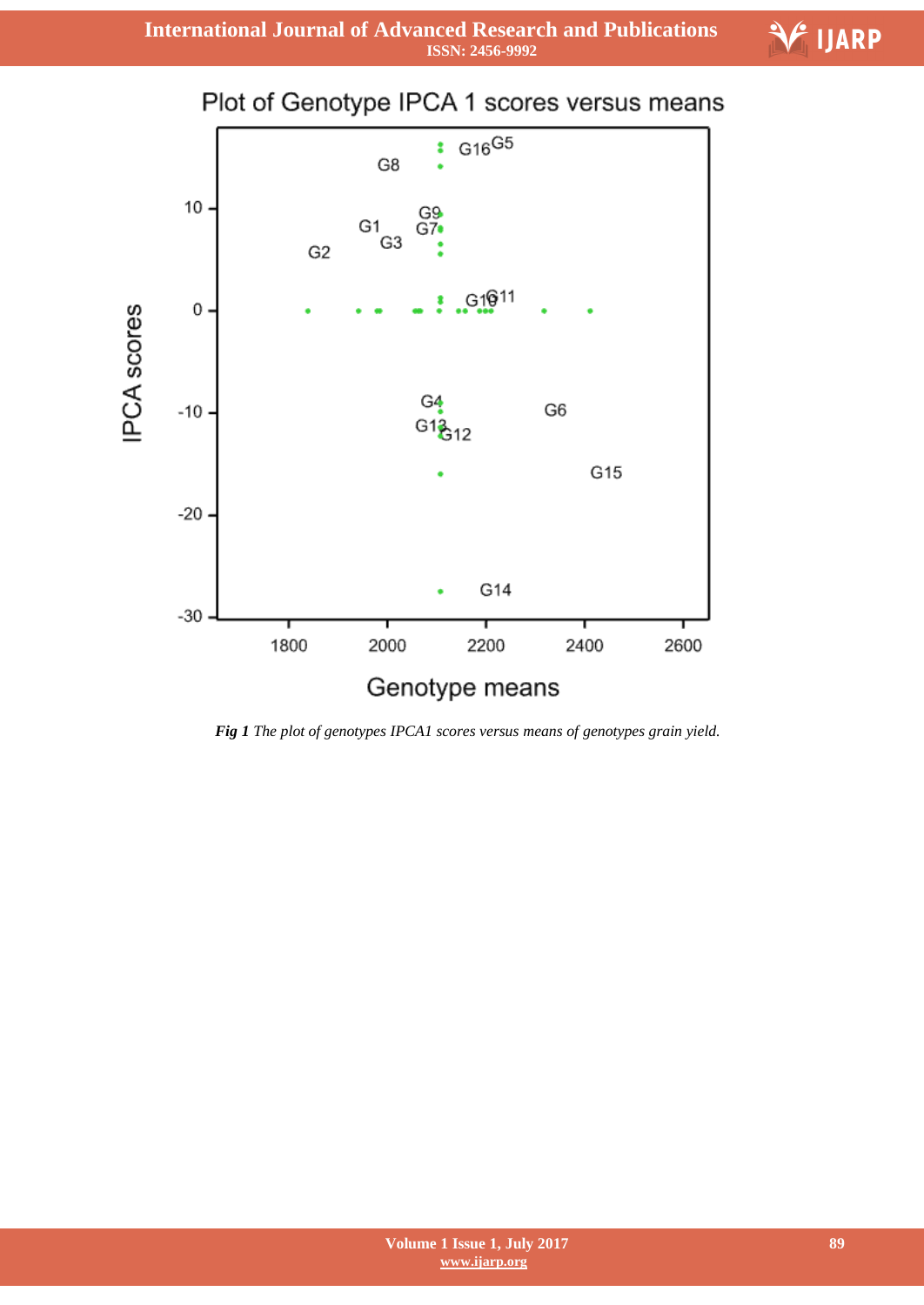



*Fig 2 The plot of genotypes and environment IPCA1 scores versus means of genotypes grain yield and environments effects.*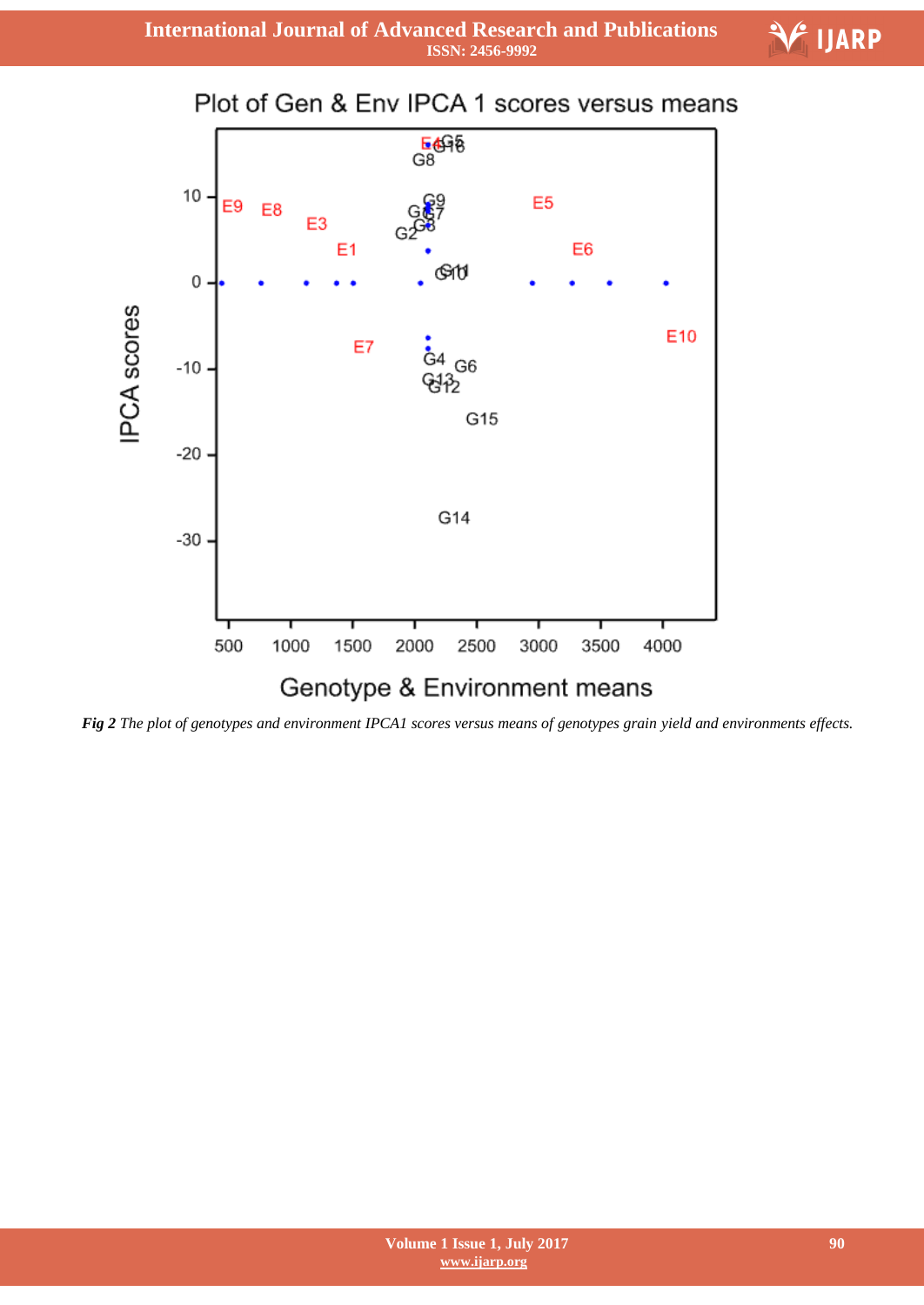# Plot of Genotype IPCA 2 scores versus means 20 G4 15 G<sub>2</sub>  $G13$ 10  $G1$ <sub>G3</sub> **IPCA** scores GG4 5  $G7$ G10 0 G9 G<sub>6</sub>  $-5$ G8  $-10$ G12  $\frac{1}{16}$  G<sub>16</sub>G<sub>11</sub>  $-15$  $-20$ G15 1800 2000 2200 2400 2600 Genotype means

*Fig 3: The plot of genotypes IPCA2 scores versus means of genotypes grain yield.*

E<sup>1</sup> IJARP